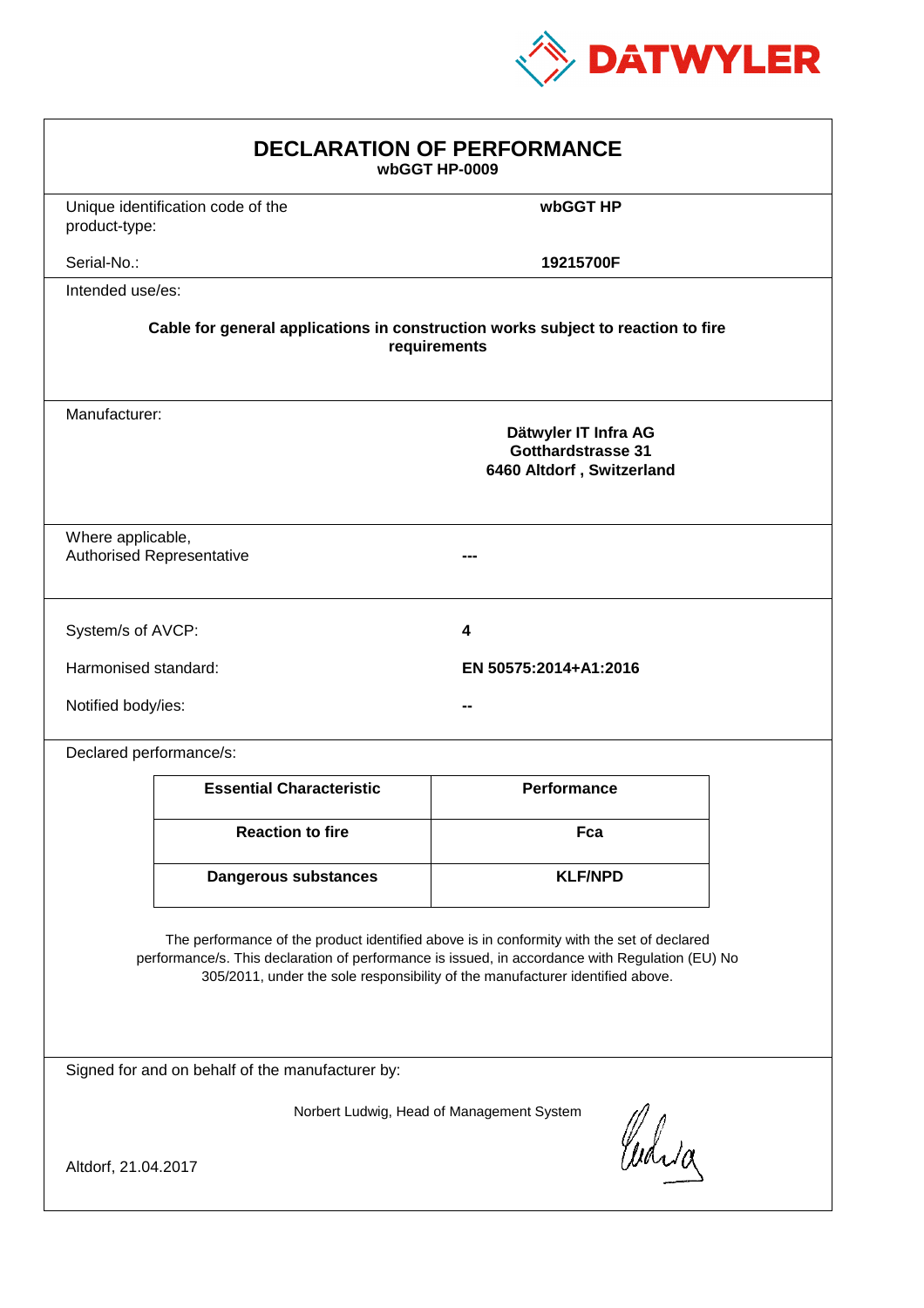

| LEISTUNGSERKLÄRUNG<br>wbGGT HP-0009                                                                                                                                                                                                                        |                                             |                                                                                |  |  |
|------------------------------------------------------------------------------------------------------------------------------------------------------------------------------------------------------------------------------------------------------------|---------------------------------------------|--------------------------------------------------------------------------------|--|--|
|                                                                                                                                                                                                                                                            | Eindeutiger Kenncode des Produkttyps:       | wbGGT HP                                                                       |  |  |
| Serien-Nr.:                                                                                                                                                                                                                                                |                                             | 19215700F                                                                      |  |  |
| Verwendungszweck(e):                                                                                                                                                                                                                                       |                                             |                                                                                |  |  |
| Kabel/Leitung für allgemeine Anwendungen in Bauwerken in Bezug auf die<br>Anforderungen an das Brandverhalten                                                                                                                                              |                                             |                                                                                |  |  |
| Hersteller:                                                                                                                                                                                                                                                |                                             | Dätwyler IT Infra AG<br><b>Gotthardstrasse 31</b><br>6460 Altdorf, Switzerland |  |  |
|                                                                                                                                                                                                                                                            | Wo anwendbar, Bevollmächtigter:             |                                                                                |  |  |
| Leistungsbeständigkeit:                                                                                                                                                                                                                                    | System(e) zur Bewertung und Überprüfung der | 4                                                                              |  |  |
| Harmonisierte Norm:                                                                                                                                                                                                                                        |                                             | EN 50575:2014+A1:2016                                                          |  |  |
|                                                                                                                                                                                                                                                            | Notifizierte Stelle(n):                     |                                                                                |  |  |
| Erklärte Leistung(en):                                                                                                                                                                                                                                     |                                             |                                                                                |  |  |
|                                                                                                                                                                                                                                                            | <b>Wesentliche Merkmale</b>                 | Leistung                                                                       |  |  |
|                                                                                                                                                                                                                                                            | <b>Brandverhalten</b>                       | Fca                                                                            |  |  |
|                                                                                                                                                                                                                                                            | Gefährliche Stoffe                          | <b>KLF/NPD</b>                                                                 |  |  |
| Die Leistung des vorstehenden Produkts entspricht der erklärten Leistung/den erklärten<br>Leistungen. Für die Erstellung der Leistungserklärung im Einklang mit der Verordnung (EU) Nr.<br>305/2011 ist allein der obengenannte Hersteller verantwortlich. |                                             |                                                                                |  |  |
| Unterzeichnet für den Hersteller und im Namen des Herstellers von:                                                                                                                                                                                         |                                             |                                                                                |  |  |
| Norbert Ludwig, Head of Management System<br>Curia<br>Altdorf, 21.04.2017                                                                                                                                                                                  |                                             |                                                                                |  |  |
|                                                                                                                                                                                                                                                            |                                             |                                                                                |  |  |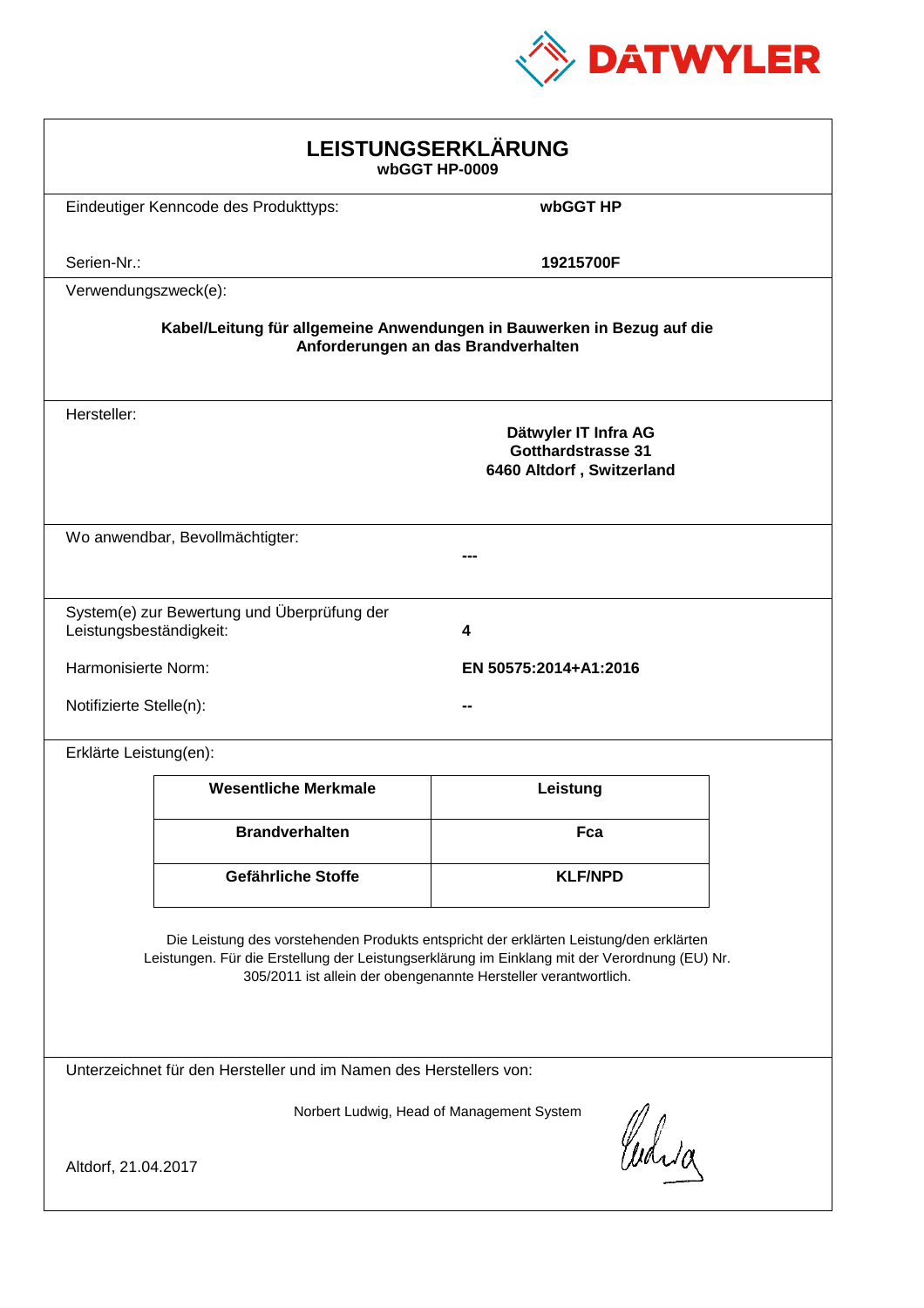

| <b>PRESTATIEVERKLARING</b><br>wbGGT HP-0009                                                                                                                                                                                                                                 |                                                                         |                  |  |  |
|-----------------------------------------------------------------------------------------------------------------------------------------------------------------------------------------------------------------------------------------------------------------------------|-------------------------------------------------------------------------|------------------|--|--|
| producttype:                                                                                                                                                                                                                                                                | Unieke identificatiecode van het                                        | wbGGT HP         |  |  |
| Serienr.:                                                                                                                                                                                                                                                                   |                                                                         | 19215700F        |  |  |
| Beoogd(e) gebruik(en):                                                                                                                                                                                                                                                      |                                                                         |                  |  |  |
| Kabels voor algemene toepassingen in bouwwerken die onder<br>voorschriften inzake materiaalgedrag bij brand vallen                                                                                                                                                          |                                                                         |                  |  |  |
| Fabrikant:                                                                                                                                                                                                                                                                  | Dätwyler IT Infra AG<br>Gotthardstrasse 31<br>6460 Altdorf, Switzerland |                  |  |  |
| indien van toepassing, Gemachtigde:                                                                                                                                                                                                                                         |                                                                         |                  |  |  |
| Het systeem of de systemen voor de<br>beoordeling en verificatie van de<br>4<br>prestatiebestendigheid:<br>Geharmoniseerde norm:<br>EN 50575:2014+A1:2016<br>Aangemelde instantie(s):                                                                                       |                                                                         |                  |  |  |
| Aangegeven prestatie(s)                                                                                                                                                                                                                                                     |                                                                         |                  |  |  |
|                                                                                                                                                                                                                                                                             | Essentiële kenmerken                                                    | <b>Prestatie</b> |  |  |
|                                                                                                                                                                                                                                                                             | <b>Brandreactie</b>                                                     | Fca              |  |  |
|                                                                                                                                                                                                                                                                             | Gevaarlijke stoffen                                                     | <b>KLF/NPD</b>   |  |  |
| De prestaties van het hierboven omschreven product zijn conform de aangegeven prestaties. Deze<br>prestatieverklaring wordt in overeenstemming met Verordening (EU) nr. 305/2011 onder de exclusieve<br>verantwoordelijkheid van de hierboven vermelde fabrikant verstrekt. |                                                                         |                  |  |  |
| Ondertekend voor en namens de fabrikant door:                                                                                                                                                                                                                               |                                                                         |                  |  |  |
| Norbert Ludwig, Head of Management System<br>Curia<br>Altdorf, 21.04.2017                                                                                                                                                                                                   |                                                                         |                  |  |  |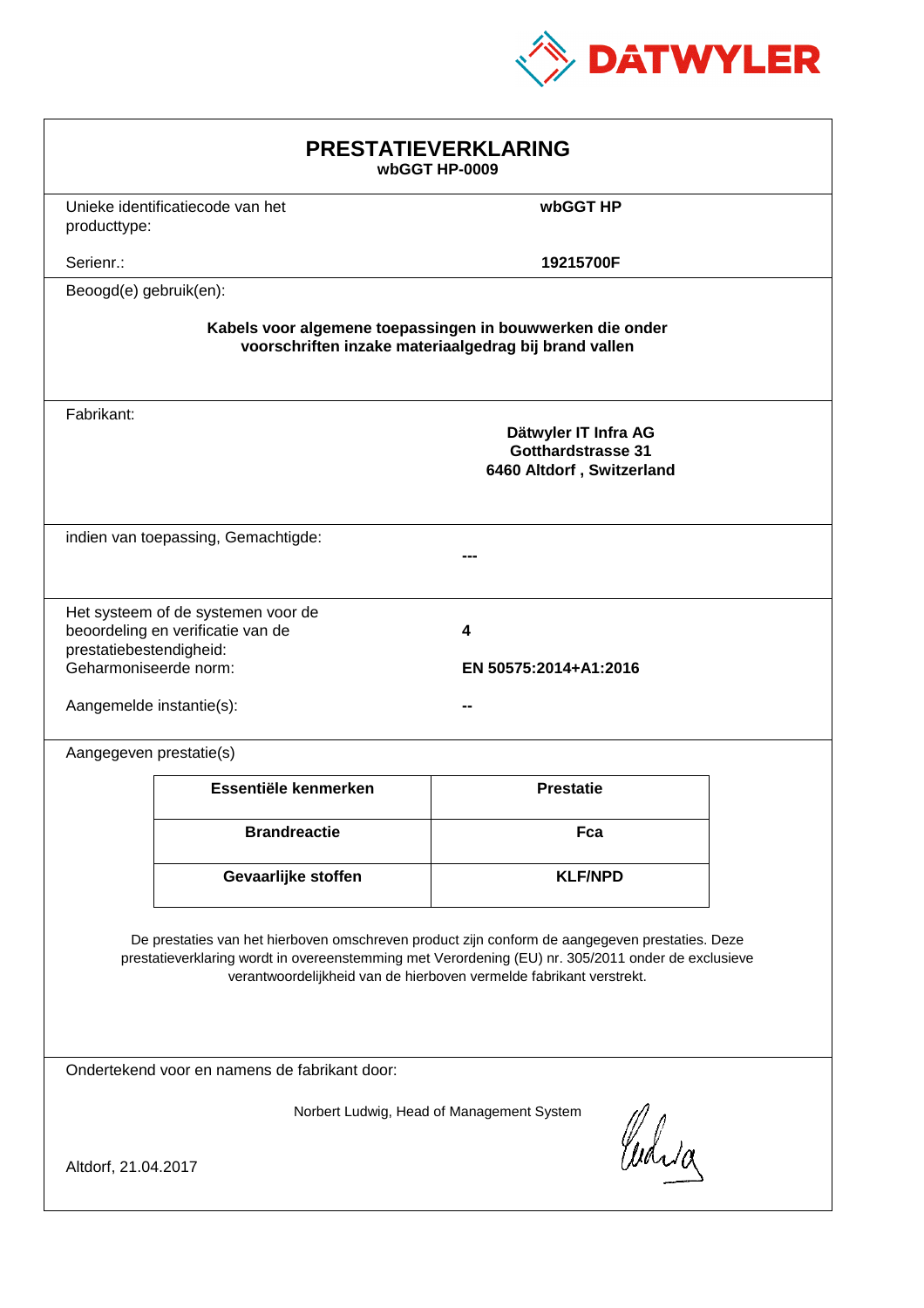

| DÉCLARATION DES PERFORMANCES<br>wbGGT HP-0009                                                                                                                                                                                                                    |                                                                                                                |                                                                                |  |  |  |
|------------------------------------------------------------------------------------------------------------------------------------------------------------------------------------------------------------------------------------------------------------------|----------------------------------------------------------------------------------------------------------------|--------------------------------------------------------------------------------|--|--|--|
| produit type:                                                                                                                                                                                                                                                    | Code d'identification unique du                                                                                | wbGGT HP                                                                       |  |  |  |
| Numéro de série:                                                                                                                                                                                                                                                 |                                                                                                                | 19215700F                                                                      |  |  |  |
| Usage(s) prévu(s):                                                                                                                                                                                                                                               |                                                                                                                |                                                                                |  |  |  |
|                                                                                                                                                                                                                                                                  | Câble pour applications générales dans les ouvrages de construction soumis<br>aux exigences de réaction au feu |                                                                                |  |  |  |
| Fabricant:                                                                                                                                                                                                                                                       |                                                                                                                | Dätwyler IT Infra AG<br><b>Gotthardstrasse 31</b><br>6460 Altdorf, Switzerland |  |  |  |
|                                                                                                                                                                                                                                                                  | Le cas échéant, Mandataire                                                                                     |                                                                                |  |  |  |
| performances:<br>Norme harmonisée:<br>Organisme(s) notifié(s):                                                                                                                                                                                                   | Système(s) d'évaluation et de<br>vérification de la constance des                                              | 4<br>EN 50575:2014+A1:2016                                                     |  |  |  |
|                                                                                                                                                                                                                                                                  | Performance(s) déclarée(s):                                                                                    |                                                                                |  |  |  |
|                                                                                                                                                                                                                                                                  | Caractéristique essentielle                                                                                    | <b>Performance</b>                                                             |  |  |  |
|                                                                                                                                                                                                                                                                  | <b>Réaction au feu</b>                                                                                         | Fca                                                                            |  |  |  |
|                                                                                                                                                                                                                                                                  | <b>Substances dangereuses</b>                                                                                  | <b>KLF/NPD</b>                                                                 |  |  |  |
| Les performances du produit identifié ci-dessus sont conformes aux performances déclarées.<br>Conformément au règlement (UE) no 305/2011, la présente déclaration des performances est<br>établie sous la seule responsabilité du fabricant mentionné ci-dessus. |                                                                                                                |                                                                                |  |  |  |
| Signé pour le fabricant et en son nom par:                                                                                                                                                                                                                       |                                                                                                                |                                                                                |  |  |  |
| Altdorf, 21.04.2017                                                                                                                                                                                                                                              |                                                                                                                | Norbert Ludwig, Head of Management System<br>Curia                             |  |  |  |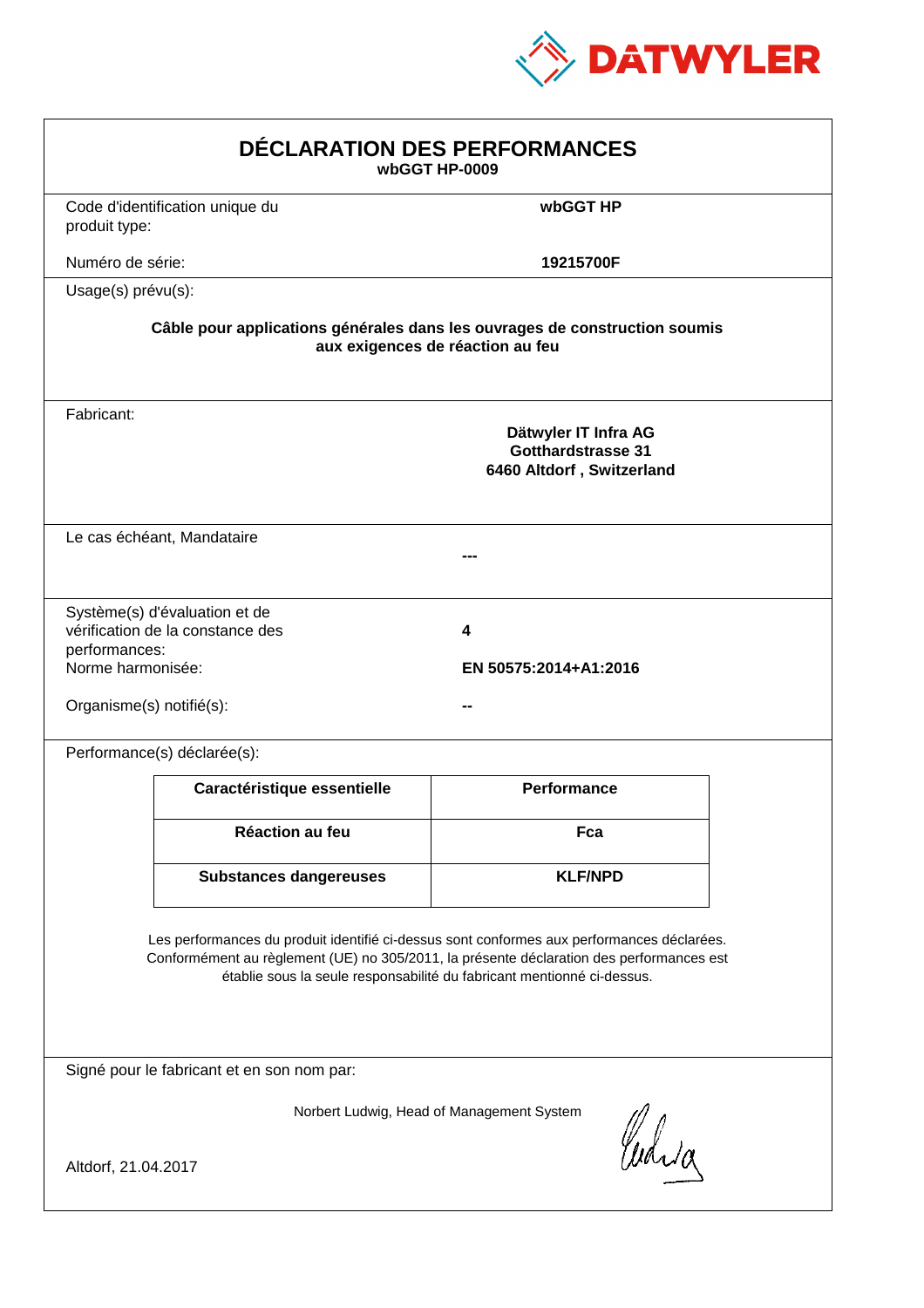

| <b>DECLARACIÓN DE PRESTACIONES</b><br>wbGGT HP-0009                                                                                                                                                                                                                                            |                                                                                                        |                     |  |  |  |
|------------------------------------------------------------------------------------------------------------------------------------------------------------------------------------------------------------------------------------------------------------------------------------------------|--------------------------------------------------------------------------------------------------------|---------------------|--|--|--|
| producto tipo:                                                                                                                                                                                                                                                                                 | Código de identificación única del                                                                     | wbGGT HP            |  |  |  |
| Número de serie:                                                                                                                                                                                                                                                                               |                                                                                                        | 19215700F           |  |  |  |
| Usos previstos:                                                                                                                                                                                                                                                                                |                                                                                                        |                     |  |  |  |
|                                                                                                                                                                                                                                                                                                | Cable sujeto a requisitos de reacción al fuego para aplicaciones generales en obras<br>de construcción |                     |  |  |  |
| Fabricante:                                                                                                                                                                                                                                                                                    | Dätwyler IT Infra AG<br>Gotthardstrasse 31<br>6460 Altdorf, Switzerland                                |                     |  |  |  |
|                                                                                                                                                                                                                                                                                                | En su caso, Representante autorizado:                                                                  |                     |  |  |  |
| Sistemas de evaluación y verificación<br>de la constancia de las prestaciones<br>4<br>$(EVCP)$ :<br>Norma armonizada:<br>EN 50575:2014+A1:2016<br>Organismos notificados:                                                                                                                      |                                                                                                        |                     |  |  |  |
|                                                                                                                                                                                                                                                                                                | Prestaciones declaradas:                                                                               |                     |  |  |  |
|                                                                                                                                                                                                                                                                                                | Característica esencial                                                                                | <b>Prestaciones</b> |  |  |  |
|                                                                                                                                                                                                                                                                                                | Reacción al fuego                                                                                      | Fca                 |  |  |  |
|                                                                                                                                                                                                                                                                                                | <b>Sustancias peligrosas</b>                                                                           | <b>KLF/NPD</b>      |  |  |  |
| Las prestaciones del producto identificado anteriormente son conformes con el conjunto de<br>prestaciones declaradas. La presente declaración de prestaciones se emite, de conformidad con<br>el Reglamento (UE) nº 305/2011, bajo la sola responsabilidad del fabricante arriba identificado. |                                                                                                        |                     |  |  |  |
| Firmado por y en nombre del fabricante por:                                                                                                                                                                                                                                                    |                                                                                                        |                     |  |  |  |
| Norbert Ludwig, Head of Management System<br>anda<br>Altdorf, 21.04.2017                                                                                                                                                                                                                       |                                                                                                        |                     |  |  |  |